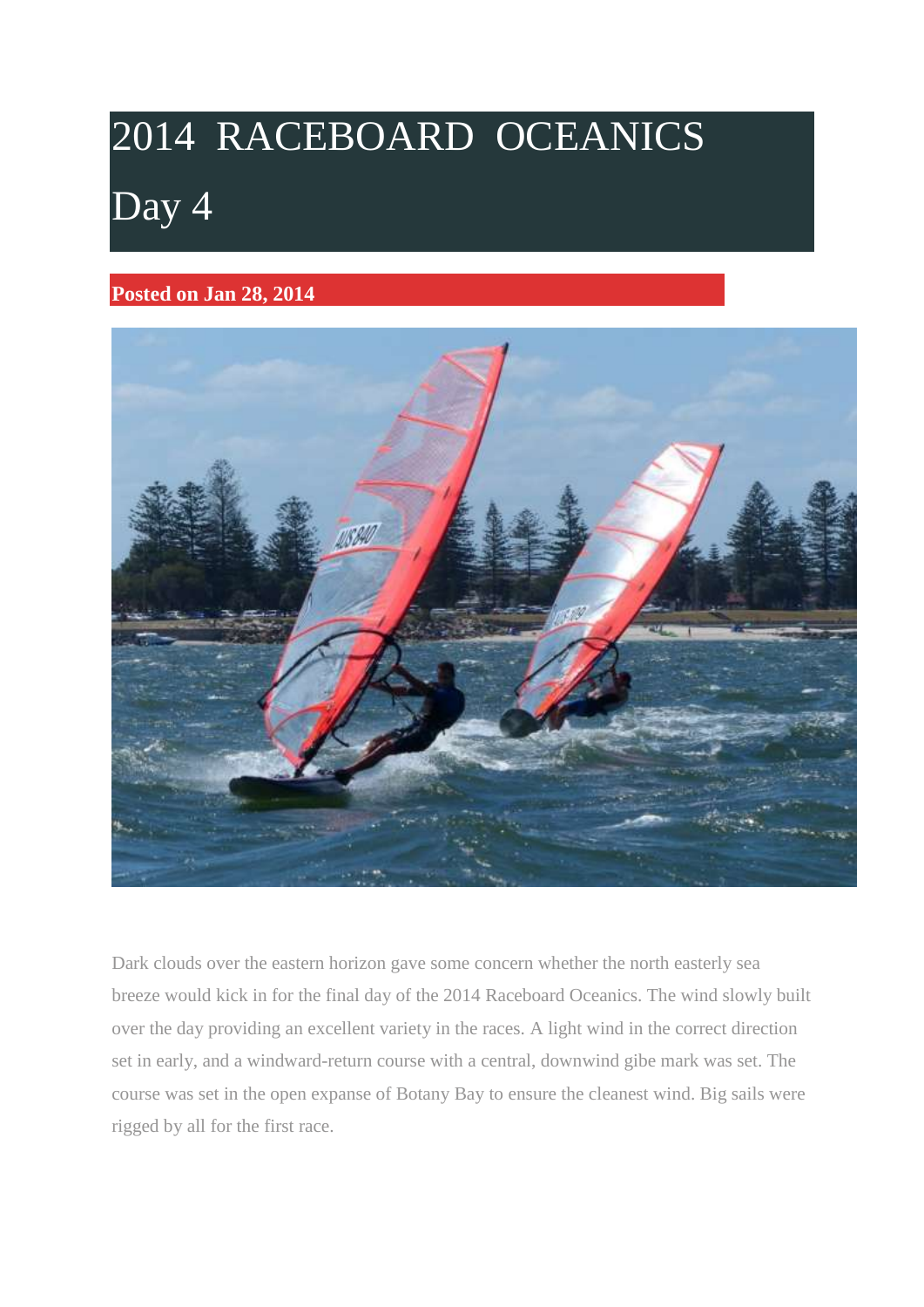A beautiful, easy planning wind brought sailors out into Botany Bay for the start. The wind held in for the first upwind which saw Leo Sharpe round first, followed by a tight trio of Rhys Herbert, Keith Single and Ben Morrell. The wind then dropped off to become quite light, not quite enough to plane on the downwind. Slight spurts of planning before the wind completely dropped off pushed Leo and Ben out in-front. Ben was able to gain on Leo in the upwind with what was becoming a patchy and shifty wind. Leo was able to hold his advantage in the downwind to finish in first, followed by Ben. Behind, the change to light conditions saw a significant mixing of positions, as those preferring the heavy winds fell behind those who prefer lighter winds. This saw Rhys and Keith drop back, and Richie Reynolds catch up to his close competition in the Grand Masters, Simon Fyfe. The pair rounded the bottom mark together and in a frantic battle to pump to the line Richie found himself with nothing to pull against and went backwards into the drink. This left Simon to finish in third, followed by James who took the opportunity to pass Richie, who eventually finished in fifth.

Wind shifted and increased for race 2, but was still up and down in patches and shifting around. Picking the right place to be on the water gave large advantage in the racing. Ben Morrell was able to find pressure and angle on the first upwind to be the first to round, closely followed by Leo. Downwind there was still not quite enough to plane comfortably at a deep angle, making the downwind leg hard work, pumping all the way. Doing so, Ben was able to hold advantage, and continue with a strong upwind to take the win over Leo in second. James recovered from being down in tenth round the top mark on the second lap to pump hard downwind in an impressive display, taking third. Brendan Moore, enjoying the stronger wind, sailed well to finish in fourth. The tight battle for the grand Masters title continued, with Simon again just beating Richie, in fifth and sixth respectively.

A lunch break between races 2 and 3 allowed the wind to build. This saw competitors trying to predict what the wind would do from shore, and deliberating over whether to change down sails. In the end there was a mix of sailors taking out high wind sails, and those opting to keep their large raceboard sails. The wind had indeed built, and gave rise to similar battles as was seen on the first two days. In race 3 Leo completed the first lap in the lead, followed by Rhys and Ben and hotly pursued by James. James then overtook Rhys and Ben on the second lap, again with exemplary downwind technique. Ben was able to overtake Rhys in the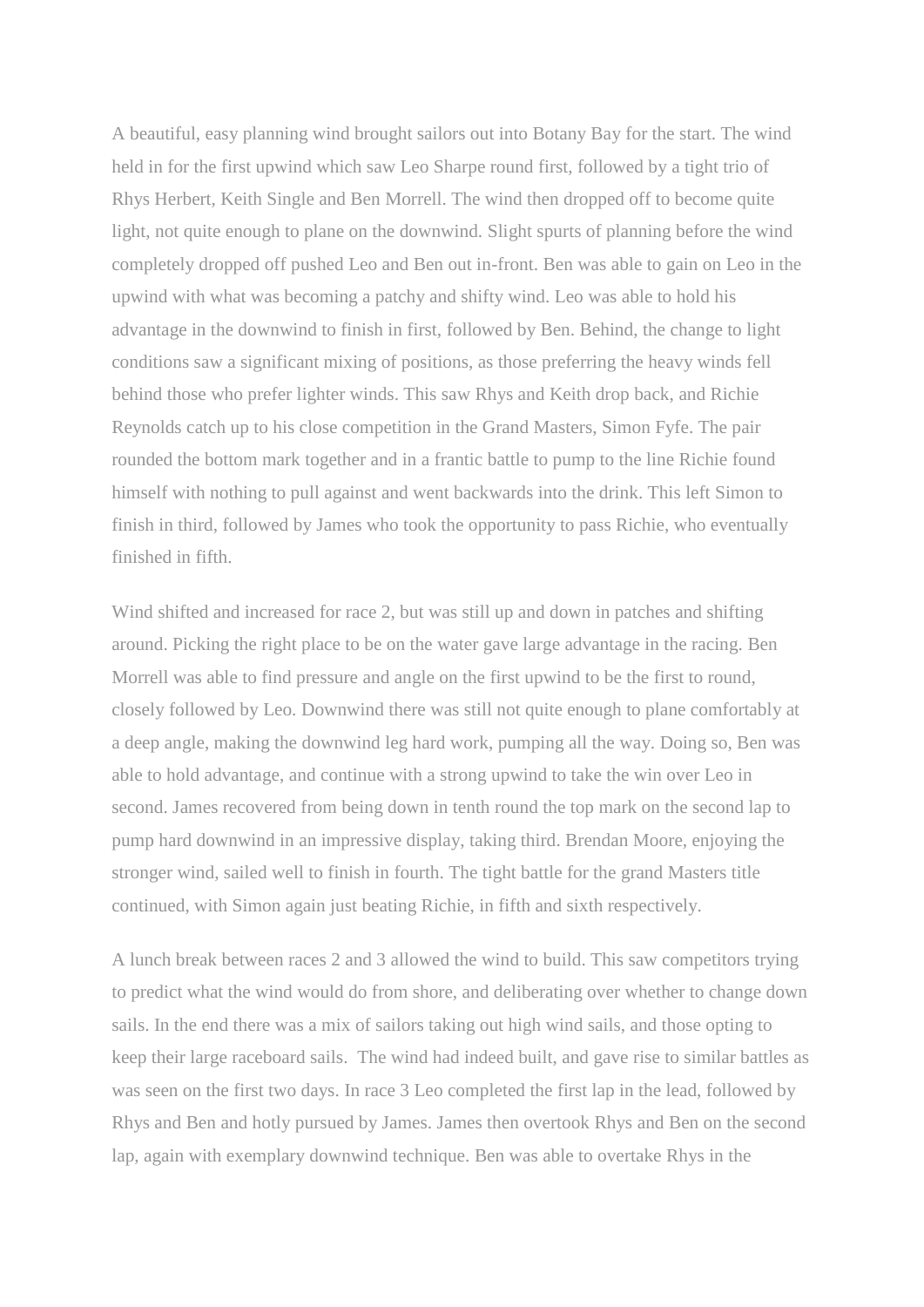upwind, but lost the position in Rhys' preferred section of the course, planning downwind. The finish order was Leo, James, Rhys and Ben. Simon finished in fifth to firm his position for the Grand Masters.

The wind increased further for the final race of the championships, with conditions suitable to have the maximum 4 races in a day. The higher wind suited those who had decided to change down sails at lunch, bringing them into contention. After a messy start, with boards compressed on the pin end, Leo and James came to the front on the first lap. Brendan Moore and Glen Morrell were the next two boards with their higher wind sails coming into their own. Leo and James pulled away from the opposition in the second lap and rounded the final mark neck and neck, James gibing inside of Leo. In the crosswind blast to the finish Leo was able to just hold off James and take a dramatic win. Glen had his best race of the event, finishing strongly in third, followed by Brendan in fourth. Colin McCall also had his best result of the event, comfortably getting around the course on his high wind sail and taking fifth.

After what turned out to be a fantastic and varied 13 races over four days of racing, competitors were well and truly fatigued. The complete range of conditions that were experienced meant that the winners were a true indication of the best all round sailors at the event. The competition was tight, with many categories and battles for overall position coming down the results in the final day of racing and the dynamics of the second drop.

The overall standings were - [FINAL RESULTS](Raceboard%20Results.pdf)

- 1<sup>st</sup> Leo Sharpe
- 2<sup>nd</sup> James Grunfelder
- 3<sup>rd</sup> Benjamin Morrell
- 4<sup>th</sup> Simon Fyfe
- 5<sup>th</sup> Richie Reynolds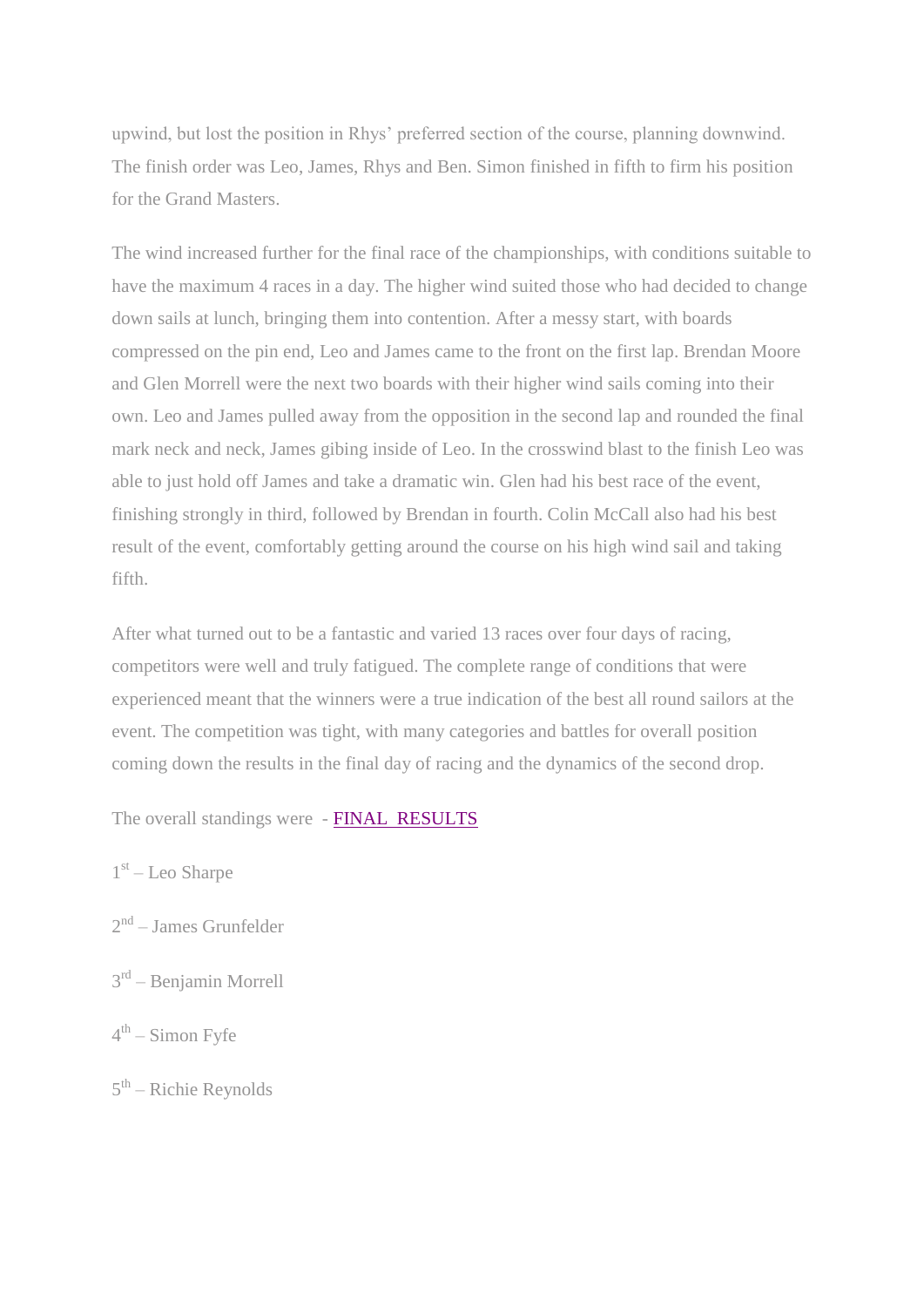1 st Lady – Lisa McMillan

Awards presented in age categories

1 st Senior (under 35) – James Grunfelder

1 st Master – Leo Sharpe

1 st Grand Master – Simon Fyfe

1 st Veteran – Martin Thearle

The Australian championships were run concurrently, with awards given, based on weight category

Lightweight – Richie Reynolds

Medium weight – Leo Sharpe

Heavyweight – James Grunfelder

Congratulations to all prize winners and to all competitors for completing a challenging, but thoroughly enjoyable event. Other than great racing, there was great company, and a fun social atmosphere.

Thanks goes to the Georges River Sailing Club for hosting the event and to all the volunteers who helped out crewing the start and course boats. A big thank you also goes to Shore Manager Trish Nelson and Principle Race Officer Nick Nelson.

Hopefully the momentum from the event this year can build into next year.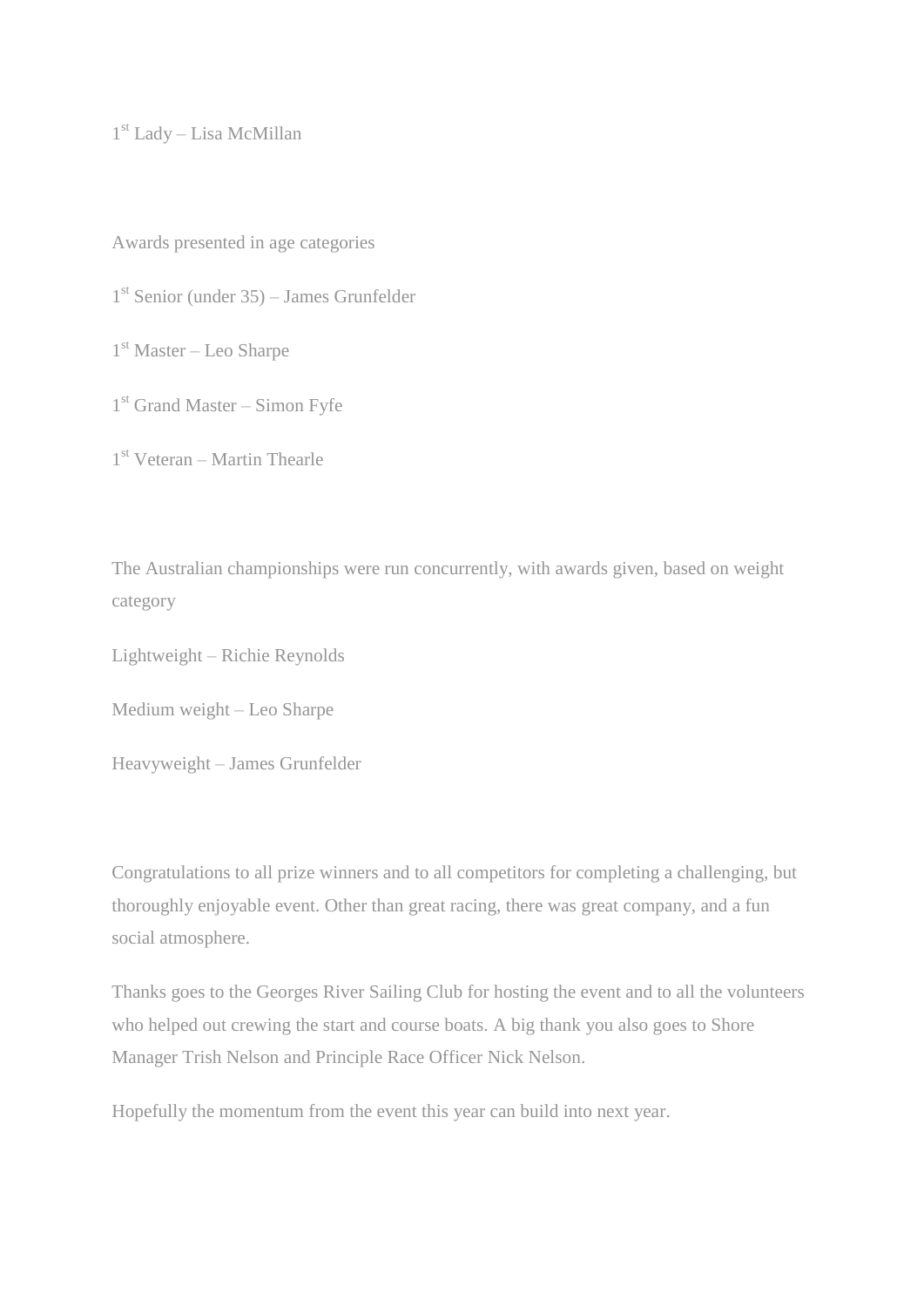Check out the great shots of the event, that really show how exciting, enjoyable, versatile and competitive Raceboard sailing is: (click on photo album above)

### [Read More](http://www.raceboards.net.au/uncategorized/day-4/)



## **Posted on Jan 27, 2014**



Day three of the Raceboard Oceanics saw light winds and calm waters in stark contrast to the previous two days. The remnants of Day two's southerly met competitors in the first race of day 3. The wind was just strong enough to be comfortably on the rail, but dropped throughout the race. The entire fleet was out on the water with big sails rigged.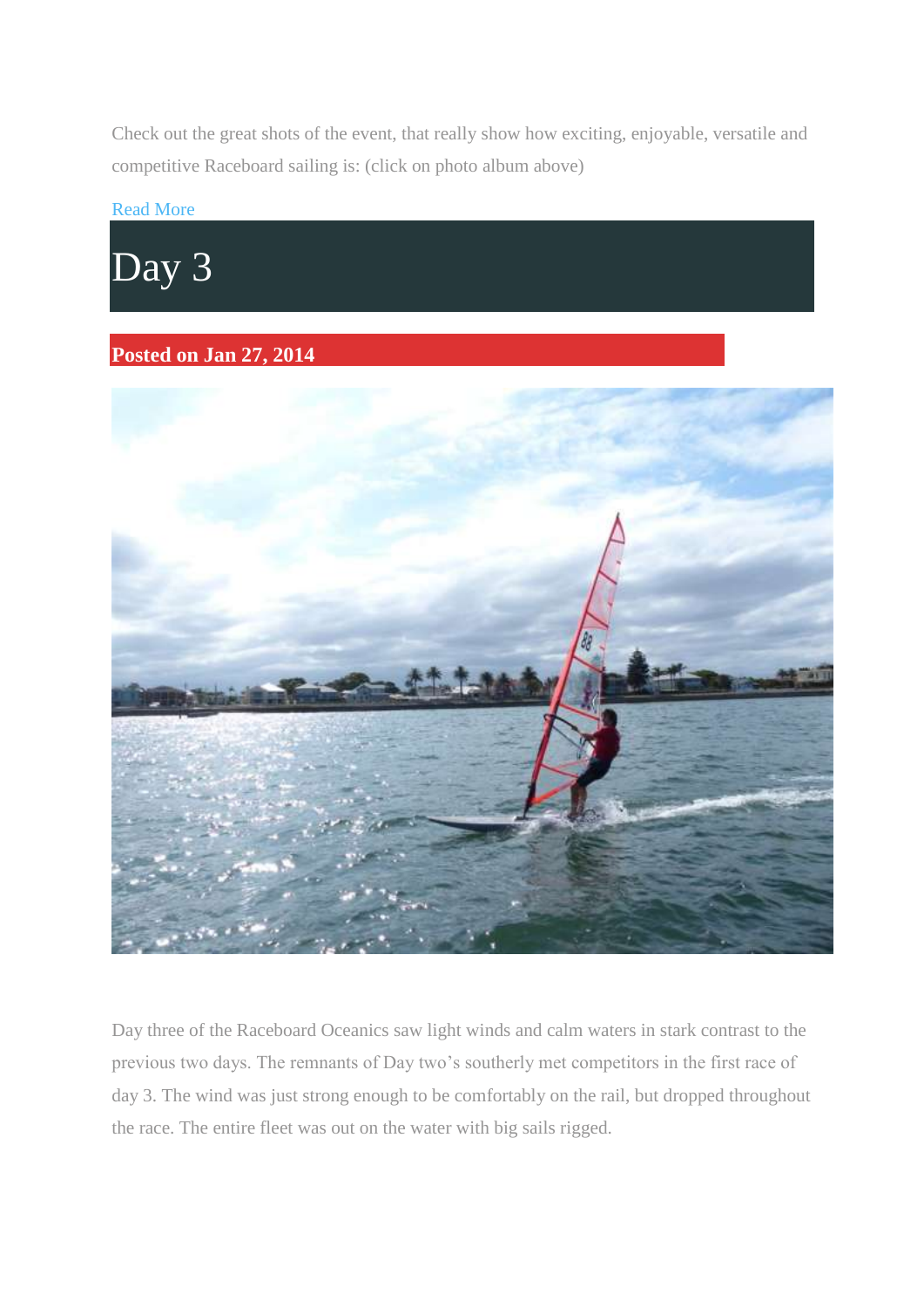As expected, the light conditions gave the opportunity for different sailors to move up the field. Richie Reynolds showed how much of a light wind gun he is by streaking away to take the win. Leo Sharpe proved he is a skilled sailor in all conditions, crossing the line in second, just in front of a fast finishing James Grunfelder. Ben Morrell came in fourth followed David Shannon-Hooper, thriving in the conditions after missing the previous day.

The wind dropped further and then shifted around to the north east. Once the wind had settled, competitors were able to watch a Windsurf One Design (WOD) race and observe the best parts of the course to sail to. The windward return course ran parallel to the shore in front of the club, enabling the whole race to be seen. The bright fluoro sails spread across the water was a great sight.

Patchy wind, a strong current and a multitude of water craft passing though with Australia Day festivities, made the conditions quite challenging and tactical. Following the WOD example, sailors stuck near to shore and Richie led in the first lap, followed closely by Ben, Leo and James. David picked the opposite side of the course in the second lap and it worked wonders, leapfrogging him to first to take the win. Richie finished in second and Leo continued his strong form to come in third. Jamie Metcher demonstrated the strength of the D<sub>2</sub> in light conditions, finishing in fourth.

In the third race of the day Ben Morrell started strongly and was able to stay in good wind to reach the top mark first and maintain his advantage to take the race win. There was a close fight for second, with Richie just passing by David and Martin Thearle in the dash from the final mark to the finish. Jamie continued his good form to finish in fifth. The leaders of the regatta, and dominant sailors in strong winds finished well down, with Leo in eighth and James in ninth.

The limit of three non-planning races in a day meant no more racing was completed. The light and variable wind led to a sharing of good results. The day was perhaps more enjoyable for the fleet as a whole, with the lighter wind enabled all to focus on racing, rather than survival. There were close tussles between competitors all through the fleet.

At the end of day 3 Leo maintains his lead, but the other rankings were shaken up as some excelled and others had a hard time on the day. Ben jumped up to second, pushing James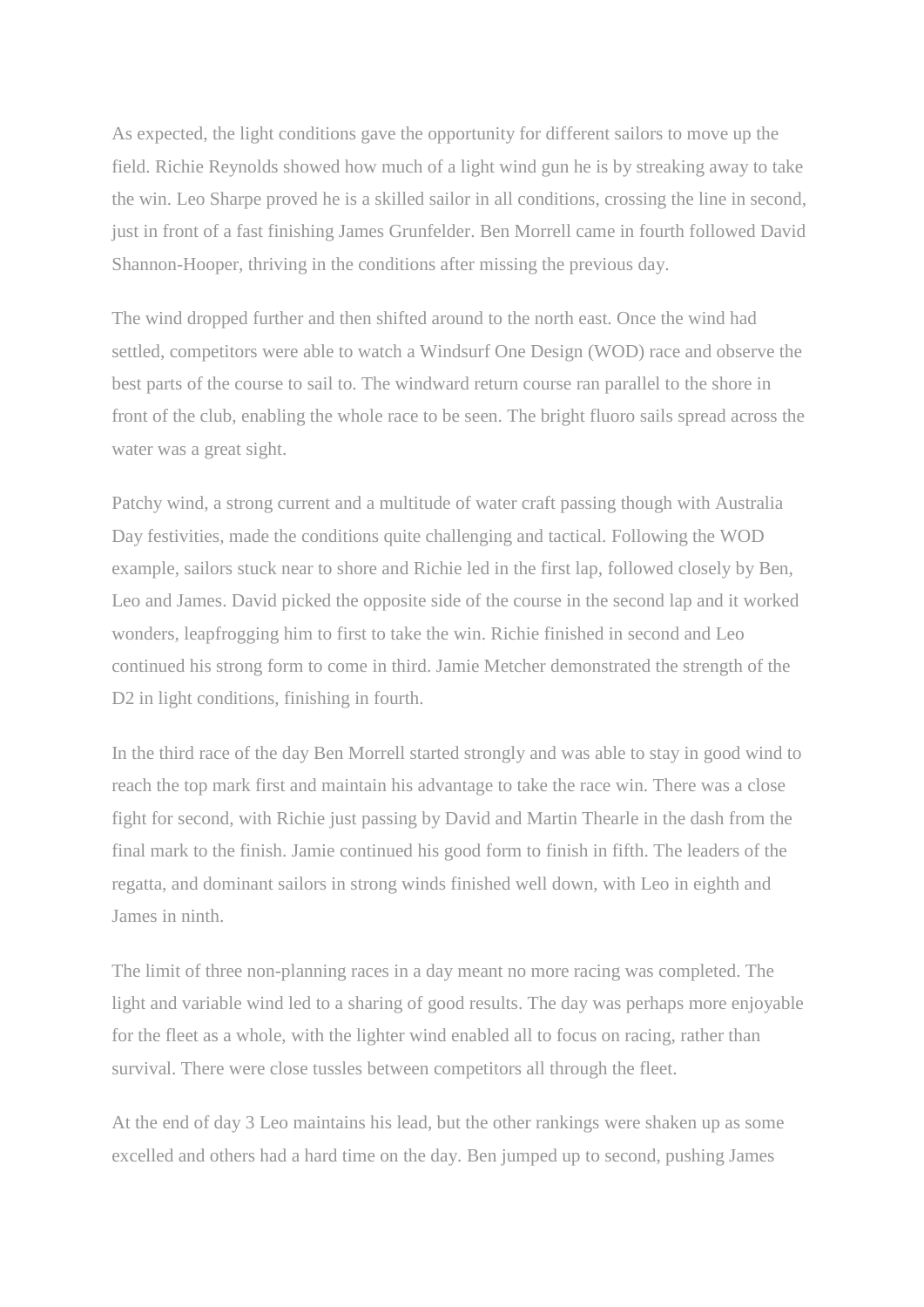down to third and Simon to fourth. Richie was the winner of the day and brought himself up to fifth overall.

Forecasts are for a beautiful 10-15 knot north easter on the final day of racing. If it eventuates, it would top off the championships to give the full range of conditions in which the Raceboard shines.

In the Windsurfer One Design class the battle for the NSW title continued with 4 more races held in the light, shifting conditions. The very colourful fleet was a great spectacle with the racing conducted right in front of the club. By the closest of margins Marty took out the title from Robert Howard and Will Wright.

The winners in the weight categories were;

Lightweight : Martin Stone

Mediumweight : Will Wright

Heavyweight : Gerald Nailon

The first lady (and  $4<sup>th</sup>$  overall) was Carina Flodin.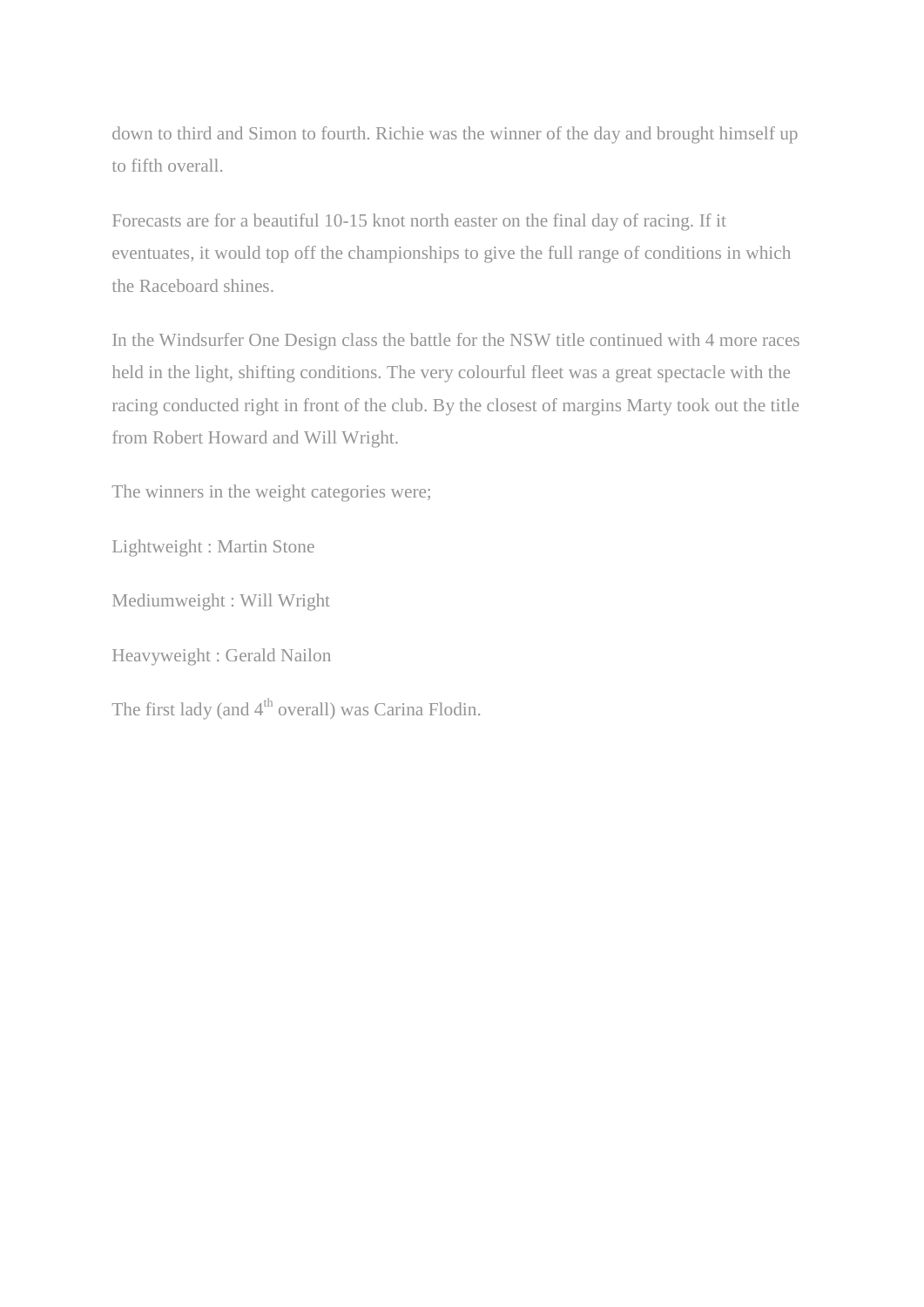

[Read More](http://www.raceboards.net.au/2014-oceanics/day-3/)

[Day 2](http://www.raceboards.net.au/2014-oceanics/day-2/)

**Posted on Jan 26, 2014**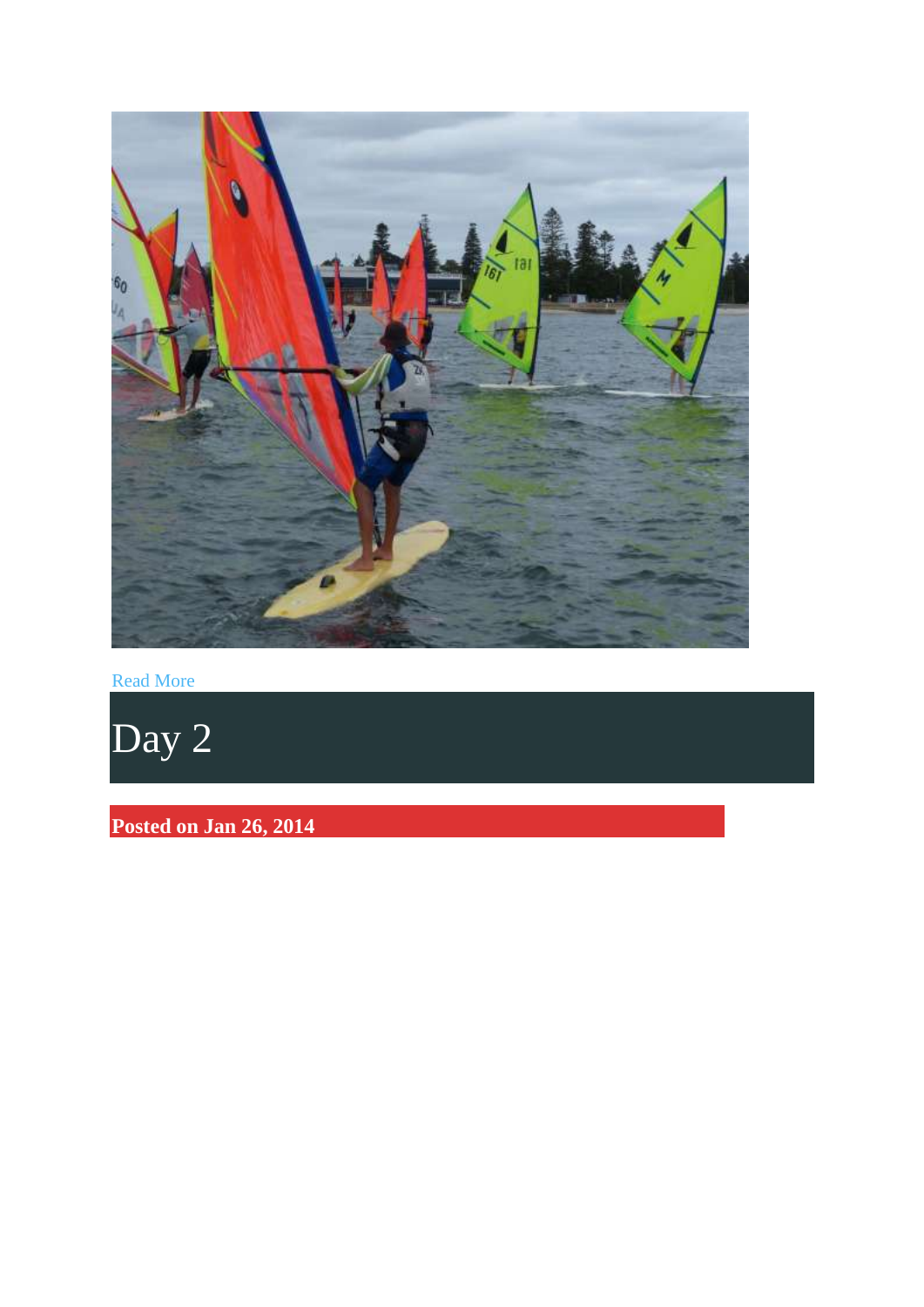

The 20 plus knot southerly forecast on the second day of the 2014 Raceboard Oceanics well and truly came through, blowing from early in the day. High wind sails were rigged by all, ranging in size from 6 m to 9.5 m. The wind direction enabled the start line to be set just off from the Georges River Sailing Club. A windward return course was set in the confines of the river entrance. The Raceboards were joined by a fleet of Windsurfer One Designs in their NSW state titles, giving a great spectacle of sails on the water.

In the first race the close battle between Leo Sharpe and James Grunfelder continued with Leo taking the win followed by James. Rhys Herbert, who missed the first day of racing, was right in contention, and should have taken the win, but missed the final mark. He was able to recover and still finish third in front of Simon Fyfe. Jamie Metcher showed great skill to handle his Exocet D2 around the windy and choppy course and finish in fifth.

The wind built for the second race and this time James was able to get the win over Leo. Rhys raced well again, to finish in third. Brendan Moore followed, in fourth. The racing was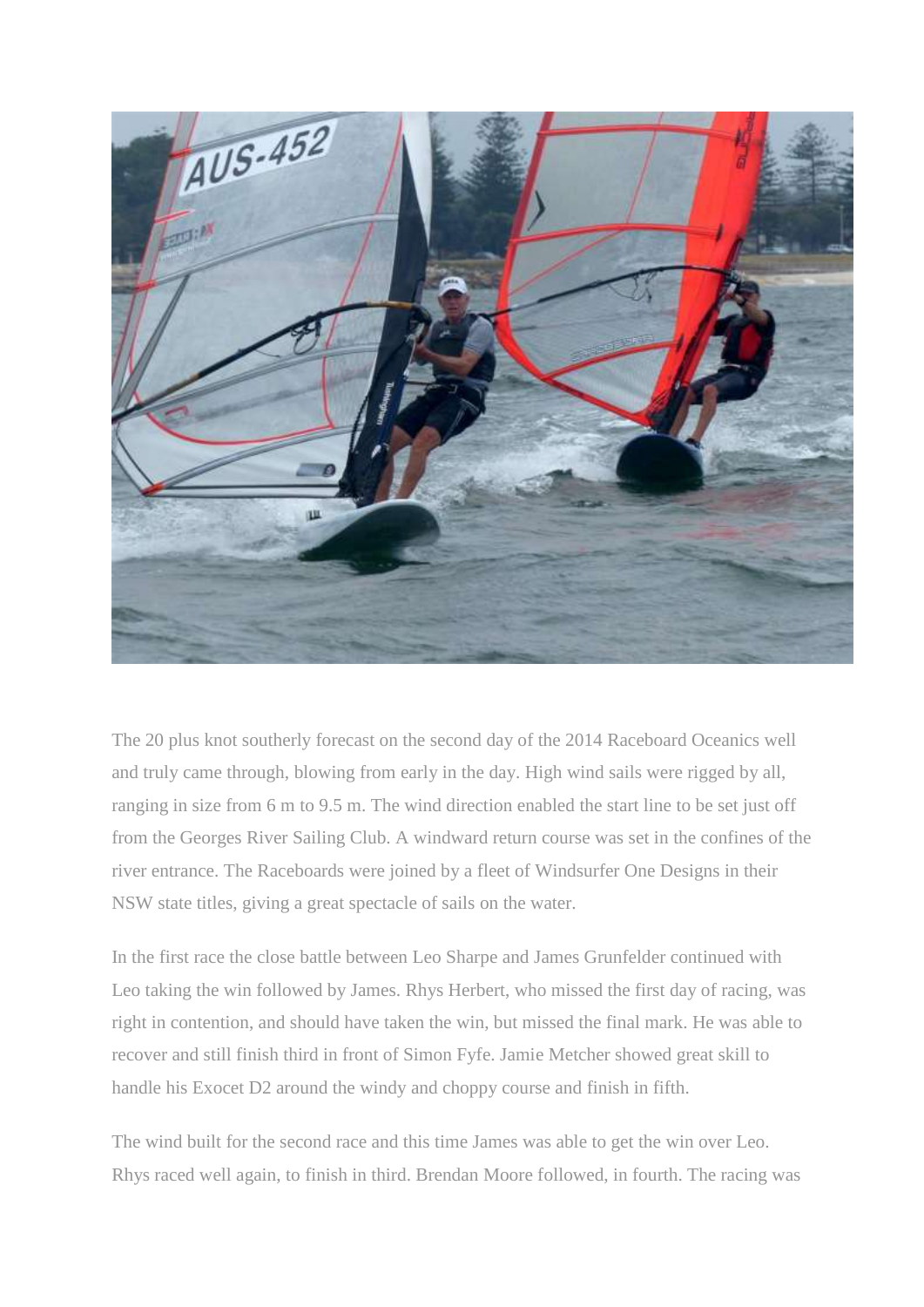competitive throughout as the challenging conditions presented opportunities to make up, or lose time. The passage of some large leisure cruisers through the course generated some even more menacing chop through which it was difficult to travel unscathed and dry. Many competitors spent time in the water multiple times during the day.

After a lunch break there was some gear changes to smaller sails and fins with the wind continuing to build. The third race saw James and Brendan build a big lead until hit by a rouge gust. James was dumped in the water and Brendan was lifted out of the water and "capsized" in his own words. Rhys and Simon were primed to take the lead until a broken harness line caused Rhys to crash at the bottom mark, obstructing Simon to also hit the water. Leo and Ben Morrell overtook to push into the lead. Leo sped ahead to claim the win. Simon finished in second passing Ben in the second upwind. Ben was able to just hold on to  $3<sup>rd</sup>$  from John Doolan who was flying through the field after a late start on his 6m sail. Reports from the boat crew were that the lulls were 20 knots and gusts over 30. With the plus 30 knot readings, the final race was cancelled.

Some great skill was on display by competitors throughout the day to handle the boards at high speeds with short sharp chop and to tack and gibe efficiently in the strong wind. It was an achievement in the conditions to be able to finish the races intact.

The standings after day 2 have Leo in the lead, followed by James, Simon, Brendan and Ben. Light conditions forecast for day 3 have the potential to shake up the standings, and give some of the light wind specialists a chance at the top positions.

In the Windsurfer One Design fleet Roger Crawford is tied with Marty Stone for the lead followed by David West.





**Posted on Jan 24, 2014**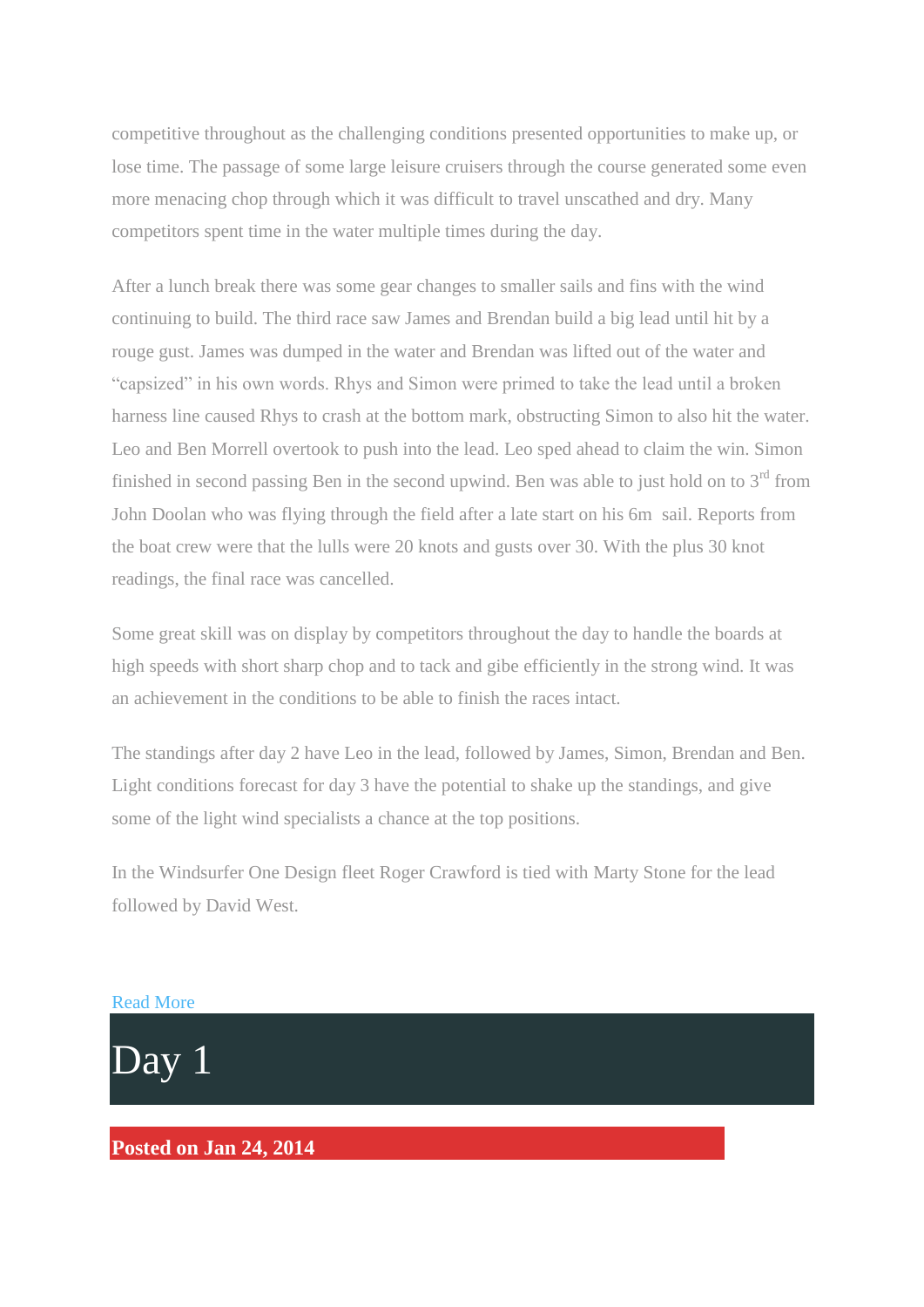

The 2014 Raceboard Oceanic Championship started today in the expansive waters of Botany Bay, Sydney, hosted by the Georges River Sailing Club. The forecast wind was a NE of about 12 knots, potentially dropping during the day. The first race started close to 1 pm with a lovely 12 knot breeze from the ENE. Race Officer, Nick Nelson set a "P" course and most sailors were sporting their "lightwind" 9.5m sails.

Right from the start the race was a close battle between last year's champion Leo Sharpe and Sydney hotshot James Grunfelder. Leo lead first around the top mark but James battled back to overtake on the second lap and claim victory.

Contrary to the forecast the wind was slowly building and the second race saw gust of 15 knots or so. Once again Leo and James were out in front but this time Brendan Moore and Simon Fyfe were much closer to the action. The "famous" Botany Bay chop was starting to build testing board handling skills from the fleet. The off the wind speed of the new Starboard Phantom 377L's didn't seem much different from the standard model, making for close racing from the top mark. James came out on top again followed by Leo & Brendan.